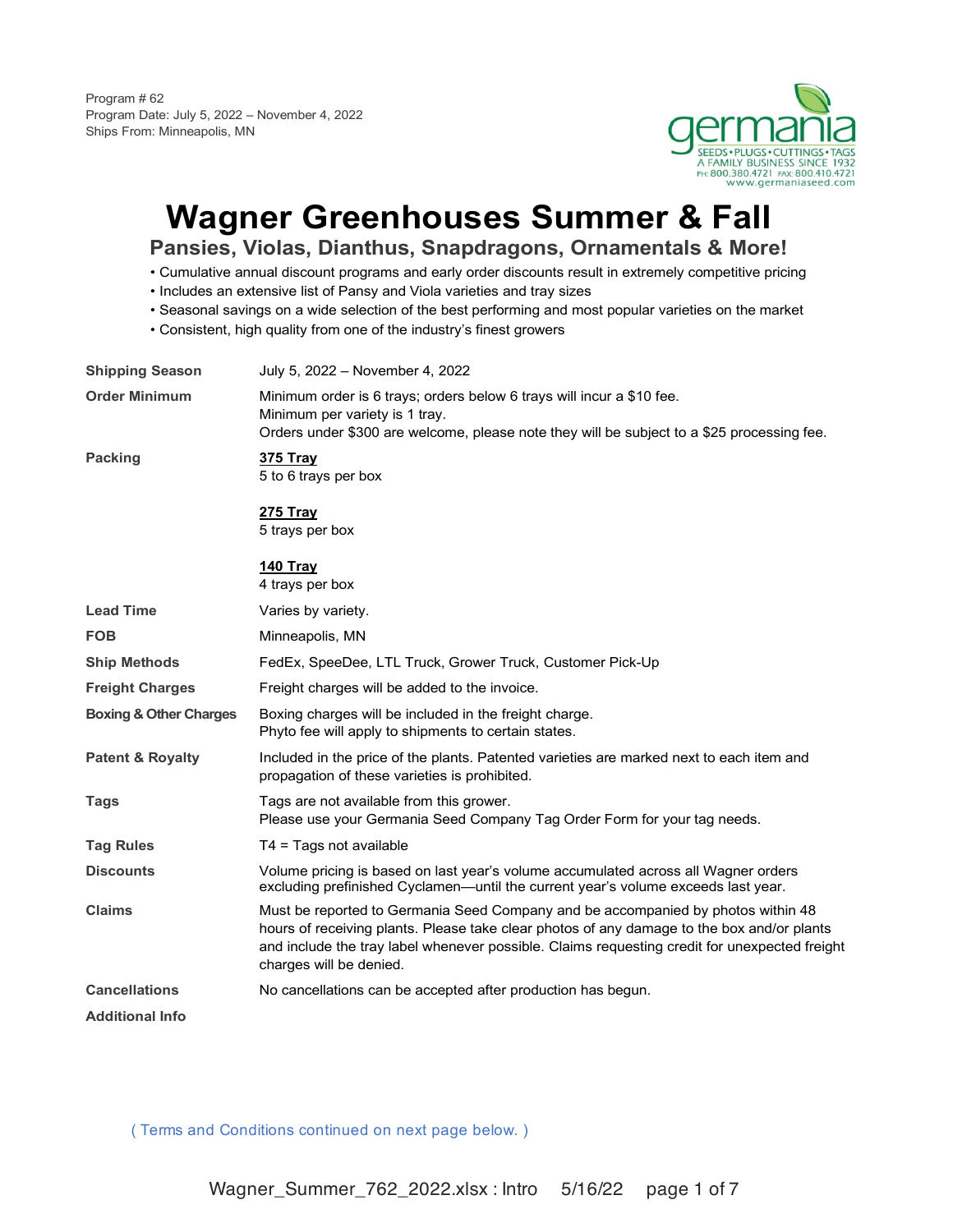#### Wagner Greenhouses Summer/Fall 2022 Plant Order Form

Ph. 800-380-4721

Fax: 800-410-4721

|            |                          |            |                                 |                             | mail@germaniaseed.com                                                                                      |                    |                    |
|------------|--------------------------|------------|---------------------------------|-----------------------------|------------------------------------------------------------------------------------------------------------|--------------------|--------------------|
|            | Who Placed<br>The Order  |            | How Did They<br>Place The Order | Customer<br>Number          | Company                                                                                                    | Ship Week          |                    |
|            |                          |            |                                 |                             |                                                                                                            |                    |                    |
|            | Add Tags to Match Order? |            |                                 | Special Instructions:       |                                                                                                            | Subtotal           |                    |
|            |                          |            |                                 |                             | Volume pricing is based on last year's volume accumulated across all Wagner orders excluding               |                    |                    |
|            |                          |            |                                 |                             | prefinished Cyclamen—until the current year's volume exceeds last year.                                    | Volume 1           |                    |
| V#         | sku                      | tray       | <b>QTY</b>                      | tray                        | ≥ Variety<br>E                                                                                             | $EOD = N$<br>price | price              |
|            |                          | code       |                                 |                             |                                                                                                            | each               | tray               |
| 762        | 1367                     | UUU        |                                 | 288 TRAY                    | ALYSSUM SNOW CRYSTALS                                                                                      | 0.106              | \$29.15            |
| 762        | 1367                     | CZ         |                                 | 384 TRAY                    | <b>ALYSSUM SNOW CRYSTALS</b>                                                                               | 0.083              | \$31.12            |
| 762        | 94386                    | FFF        |                                 | 144 TRAY                    | CABBAGE FLOWERING OSAKA IQ RED<br>(DYNASTY)                                                                | 0.203              | \$28.42            |
| 762        | 94386                    | UUU        |                                 | 288 TRAY                    | CABBAGE FLOWERING OSAKA IQ RED (DYNASTY)                                                                   | 0.106              | \$29.15            |
| 762<br>762 | 94386<br>52774           | CZ<br>FFF  |                                 | 384 TRAY<br>144 TRAY        | CABBAGE FLOWERING OSAKA IQ RED (DYNASTY)                                                                   | 0.083<br>0.203     | \$31.12<br>\$28.42 |
| 762        | 52774                    | UUU        |                                 |                             | CABBAGE FLOWERING OSAKA WHITE (DYNASTY) (Wavy Leaf)                                                        | 0.106              | \$29.15            |
| 762        | 52774                    | CZ         |                                 | 288 TRAY<br>384 TRAY        | CABBAGE FLOWERING OSAKA WHITE (DYNASTY) (Wavy Leaf)<br>CABBAGE FLOWERING OSAKA WHITE (DYNASTY) (Wavy Leaf) | 0.083              | \$31.12            |
| 762        | 41729                    | UUU        |                                 | 288 TRAY                    | DIANTHUS CORONET CHERRY RED (WAS CORONA)                                                                   | 0.160              | \$44.00            |
| 762        | 41729                    | CZ         |                                 | 384 TRAY                    | DIANTHUS CORONET CHERRY RED (WAS CORONA)                                                                   | 0.133              | \$49.87            |
| 762        | 90834                    | UUU        |                                 | 288 TRAY                    | DIANTHUS CORONET MIX (WAS CORONA)                                                                          | 0.160              | \$44.00            |
| 762        | 90834                    | CZ         |                                 | 384 TRAY                    | DIANTHUS CORONET MIX (WAS CORONA)                                                                          | 0.133              | \$49.87            |
| 762        | 96446                    | UUU        |                                 | 288 TRAY                    | * DIANTHUS CORONET PURPLE (WAS CORONA)                                                                     | 0.160              | \$44.00            |
| 762        | 96446                    | CZ         |                                 | <b>384 TRAY</b>             | * DIANTHUS CORONET PURPLE (WAS CORONA)                                                                     | 0.133              | \$49.87            |
| 762        | 41730                    | UUU        |                                 | 288 TRAY                    | DIANTHUS CORONET ROSE (WAS CORONA)                                                                         | 0.160              | \$44.00            |
| 762        | 41730                    | CZ         |                                 | <b>384 TRAY</b>             | DIANTHUS CORONET ROSE (WAS CORONA)                                                                         | 0.133              | \$49.87            |
| 762        | 90404                    | UUU        |                                 | 288 TRAY                    | DIANTHUS CORONET STRAWBERRY (WAS CORONA)                                                                   | 0.160              | \$44.00            |
| 762        | 90404                    | CZ         |                                 | <b>384 TRAY</b>             | DIANTHUS CORONET STRAWBERRY (WAS CORONA)                                                                   | 0.133              | \$49.87            |
| 762        | 41731                    | UUU        |                                 | 288 TRAY                    | DIANTHUS CORONET WHITE (WAS CORONA)                                                                        | 0.160              | \$44.00            |
| 762        | 41731                    | CZ         |                                 | 384 TRAY                    | DIANTHUS CORONET WHITE (WAS CORONA)                                                                        | 0.133              | \$49.87            |
| 762        | 96445                    | UUU        |                                 | 288 TRAY                    | * DIANTHUS CORONET WHITE PURPLE EYE (WAS CORONA)                                                           | 0.160              | \$44.00            |
| 762        | 96445                    | CZ         |                                 | 384 TRAY                    | * DIANTHUS CORONET WHITE PURPLE EYE (WAS CORONA)                                                           | 0.133              | \$49.87            |
| 762        | 40600                    | UUU        |                                 | 288 TRAY                    | DIANTHUS IDEAL SELECT MIX                                                                                  | 0.145              | \$39.87            |
| 762        | 40600                    | CZ         |                                 | 384 TRAY                    | DIANTHUS IDEAL SELECT MIX                                                                                  | 0.118              | \$44.25            |
| 762        | 63598                    | UUU        |                                 | 288 TRAY                    | DIANTHUS IDEAL SELECT VIOLET                                                                               | 0.145              | \$39.87            |
| 762        | 63598                    | CZ         |                                 | <b>384 TRAY</b>             | DIANTHUS IDEAL SELECT VIOLET                                                                               | 0.118              | \$44.25            |
| 762        | 63599                    | UUU        |                                 | 288 TRAY                    | DIANTHUS IDEAL SELECT WHITE                                                                                | 0.145              | \$39.87            |
| 762        | 63599                    | CZ         |                                 | <b>384 TRAY</b>             | DIANTHUS IDEAL SELECT WHITE                                                                                | 0.118              | \$44.25            |
| 762        | 52765                    | UUU        |                                 | 288 TRAY                    | DIANTHUS TELSTAR CRIMSON                                                                                   | 0.153              | \$42.07            |
| 762        | 52765                    | CZ         |                                 | <b>384 TRAY</b>             | DIANTHUS TELSTAR CRIMSON                                                                                   | 0.126              | \$47.25            |
| 762        | 2360                     | UUU        |                                 | 288 TRAY                    | DIANTHUS TELSTAR MIX                                                                                       | 0.153              | \$42.07            |
| 762        | 2360                     | CZ         |                                 | 384 TRAY                    | DIANTHUS TELSTAR MIX                                                                                       | 0.126              | \$47.25            |
| 762        | 2361                     | UUU        |                                 | 288 TRAY                    | DIANTHUS TELSTAR PICOTEE (Red)                                                                             | 0.153              | \$42.07            |
| 762        | 2361                     | CZ         |                                 | 384 TRAY                    | DIANTHUS TELSTAR PICOTEE (Red)                                                                             | 0.126              | \$47.25            |
| 762        | 2370                     | UUU        |                                 | 288 TRAY                    | DIANTHUS TELSTAR SCARLET                                                                                   | 0.153              | \$42.07            |
| 762        | 2370                     | CZ         |                                 | 384 TRAY                    | DIANTHUS TELSTAR SCARLET                                                                                   | 0.126              | \$47.25            |
| 762        | 2363                     | UUU        |                                 | 288 TRAY                    | DIANTHUS TELSTAR WHITE                                                                                     | 0.153              | \$42.07            |
| 762        | 2363                     | CZ         |                                 | <b>384 TRAY</b>             | DIANTHUS TELSTAR WHITE                                                                                     | 0.126              | \$47.25            |
| 762<br>762 | 2410<br>2410             | UUU<br>CZ  |                                 | 288 TRAY                    | DUSTY MILLER CIRRUS<br><b>DUSTY MILLER CIRRUS</b>                                                          | 0.160              | \$44.00            |
| 762        | 40328                    | UUU        |                                 | <b>384 TRAY</b><br>288 TRAY | DUSTY MILLER NEW LOOK                                                                                      | 0.133<br>0.106     | \$49.87<br>\$29.15 |
| 762        | 40328                    | CZ         |                                 | 384 TRAY                    | DUSTY MILLER NEW LOOK                                                                                      | 0.083              | \$31.12            |
| 762        | 2415                     | UUU        |                                 | 288 TRAY                    | DUSTY MILLER SILVER DUST                                                                                   | 0.106              | \$29.15            |
| 762        | 2415                     | CZ         |                                 | <b>384 TRAY</b>             | DUSTY MILLER SILVER DUST                                                                                   | 0.083              | \$31.12            |
| 762        | 86597                    | UUU        |                                 | 288 TRAY                    | HERB PARSLEY TRIPLE CURLED                                                                                 | 0.106              | \$29.15            |
| 762        | 62062                    | <b>FFF</b> |                                 | <b>144 TRAY</b>             | KALE EDIBLE ORNAMENTAL REDBOR                                                                              | 0.309              | \$43.26            |
| 762        | 62062                    | UUU        |                                 | 288 TRAY                    | KALE EDIBLE ORNAMENTAL REDBOR                                                                              | 0.160              | \$44.00            |
| 762        | 60567                    | FFF        |                                 | 144 TRAY                    | KALE EDIBLE ORNAMENTAL SCARLETBOR                                                                          | 0.309              | \$43.26            |
| 762        | 60567                    | UUU        |                                 | 288 TRAY                    | KALE EDIBLE ORNAMENTAL SCARLETBOR                                                                          | 0.160              | \$44.00            |
| 762        | 62063                    | FFF        |                                 | <b>144 TRAY</b>             | KALE EDIBLE ORNAMENTAL WINTERBOR                                                                           | 0.230              | \$32.20            |
| 762        | 62063                    | UUU        |                                 | 288 TRAY                    | KALE EDIBLE ORNAMENTAL WINTERBOR                                                                           | 0.123              | \$33.82            |
| 762        | 96447                    | FFF        |                                 | 144 TRAY                    | * KALE FLOWERING CRYSTAL RED (Shiny Leaf)                                                                  | 0.309              | \$43.26            |
| 762        | 96447                    | UUU        |                                 | 288 TRAY                    | * KALE FLOWERING CRYSTAL RED (Shiny Leaf)                                                                  | 0.160              | \$44.00            |
| 762        | 96448                    | FFF        |                                 | <b>144 TRAY</b>             | * KALE FLOWERING CRYSTAL SNOW (Shiny Leaf)                                                                 | 0.309              | \$43.26            |
|            |                          |            |                                 |                             |                                                                                                            |                    |                    |

Wagner\_Summer\_762\_2022.xlsx : Order 5/16/22 page 2 of 7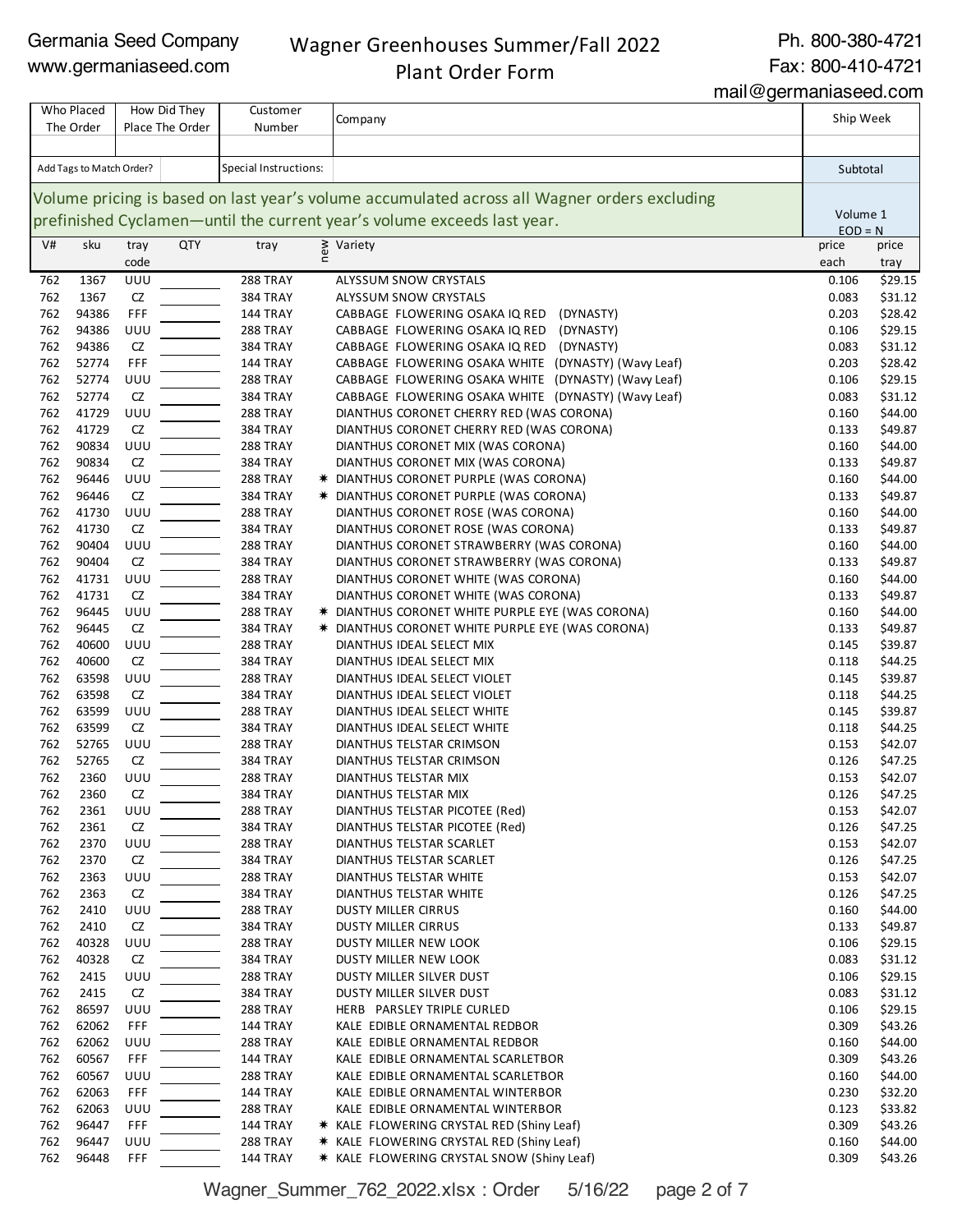#### Wagner Greenhouses Summer/Fall 2022

Ph. 800-380-4721 Fax: 800-410-4721

### Plant Order Form

mail@germaniaseed.com

| V#         | sku            | tray       | <b>QTY</b> | tray                 | Variety                                                                                | price          | price              |
|------------|----------------|------------|------------|----------------------|----------------------------------------------------------------------------------------|----------------|--------------------|
|            |                | code       |            |                      | new                                                                                    | each           | tray               |
|            |                |            |            |                      |                                                                                        |                |                    |
| 762        | 96448          | UUU        |            | 288 TRAY             | * KALE FLOWERING CRYSTAL SNOW (Shiny Leaf)                                             | 0.160          | \$44.00            |
| 762<br>762 | 80711<br>80711 | FFF<br>UUU |            | 144 TRAY<br>288 TRAY | KALE FLOWERING GLAMOUR RED (Fringed Leaf)<br>KALE FLOWERING GLAMOUR RED (Fringed Leaf) | 0.373<br>0.266 | \$52.22<br>\$73.15 |
| 762        | 57729          | FFF        |            | <b>144 TRAY</b>      | KALE FLOWERING KAMOME RED                                                              | 0.230          | \$32.20            |
| 762        | 57729          | UUU        |            | 288 TRAY             | KALE FLOWERING KAMOME RED                                                              | 0.123          | \$33.82            |
| 762        | 83002          | FFF        |            | <b>144 TRAY</b>      | KALE FLOWERING KAMOME WHITE                                                            | 0.230          | \$32.20            |
| 762        | 83002          | UUU        |            | 288 TRAY             | KALE FLOWERING KAMOME WHITE                                                            | 0.123          | \$33.82            |
| 762        | 80582          | FFF        |            | 144 TRAY             | KALE FLOWERING NAGOYA RED (EMPEROR) (Wavy/Fringed Leaf)                                | 0.203          | \$28.42            |
| 762        | 80582          | UUU        |            | 288 TRAY             | KALE FLOWERING NAGOYA RED (EMPEROR) (Wavy/Fringed Leaf)                                | 0.106          | \$29.15            |
| 762        | 80582          | CZ         |            | <b>384 TRAY</b>      | KALE FLOWERING NAGOYA RED (EMPEROR) (Wavy/Fringed Leaf)                                | 0.083          | \$31.12            |
| 762        | 80584          | FFF        |            | 144 TRAY             | KALE FLOWERING NAGOYA WHITE (EMPEROR) (Wavy/Fringed Leaf)                              | 0.203          | \$28.42            |
| 762        | 80584          | UUU        |            | 288 TRAY             | KALE FLOWERING NAGOYA WHITE (EMPEROR) (Wavy/Fringed Leaf)                              | 0.106          | \$29.15            |
| 762        | 80584          | CZ         |            | <b>384 TRAY</b>      | KALE FLOWERING NAGOYA WHITE (EMPEROR) (Wavy/Fringed Leaf)                              | 0.083          | \$31.12            |
| 762        | 57504          | FFF        |            | <b>144 TRAY</b>      | KALE FLOWERING PEACOCK RED (Feathered Leaf)                                            | 0.230          | \$32.20            |
| 762        | 57504          | UUU        |            | 288 TRAY             | KALE FLOWERING PEACOCK RED (Feathered Leaf)                                            | 0.138          | \$37.95            |
| 762        | 57505          | FFF        |            | <b>144 TRAY</b>      | KALE FLOWERING PEACOCK WHITE (Feathered Leaf)                                          | 0.230          | \$32.20            |
| 762        | 57505          | UUU        |            | 288 TRAY             | KALE FLOWERING PEACOCK WHITE (Feathered Leaf)                                          | 0.138          | \$37.95            |
| 762        | 81235          | FFF        |            | 144 TRAY             | KALE FLOWERING SONGBIRD RED (Rounded/Wavy Leaf)                                        | 0.230          | \$32.20            |
| 762        | 81235          | UUU        |            | 288 TRAY             | KALE FLOWERING SONGBIRD RED (Rounded/Wavy Leaf)                                        | 0.123          | \$33.82            |
| 762        | 81236          | FFF        |            | 144 TRAY             | KALE FLOWERING SONGBIRD WHITE (Rounded/Wavy Leaf)                                      | 0.230          | \$32.20            |
| 762        | 81236          | UUU        |            | 288 TRAY             | KALE FLOWERING SONGBIRD WHITE (Rounded/Wavy Leaf)                                      | 0.123          | \$33.82            |
| 762        | 87998          | FFF        |            | 144 TRAY             | KALE FLOWERING YOKOHAMA RED                                                            | 0.230          | \$32.20            |
| 762        | 87998          | UUU        |            | 288 TRAY             | KALE FLOWERING YOKOHAMA RED                                                            | 0.123          | \$33.82            |
| 762        | 87999          | FFF        |            | <b>144 TRAY</b>      | KALE FLOWERING YOKOHAMA WHITE                                                          | 0.230          | \$32.20            |
| 762        | 87999          | UUU        |            | 288 TRAY             | KALE FLOWERING YOKOHAMA WHITE                                                          | 0.123          | \$33.82            |
| 762        | 74964          | UUU        |            | 288 TRAY             | PANSY COLOSSUS BLOTCH MIX                                                              | 0.138          | \$37.95            |
| 762        | 74964          | CZ         |            | <b>384 TRAY</b>      | PANSY COLOSSUS BLOTCH MIX                                                              | 0.112          | \$42.00            |
| 762        | 59192          | UUU        |            | <b>288 TRAY</b>      | PANSY COLOSSUS DEEP BLUE BLOTCH                                                        | 0.138          | \$37.95            |
| 762        | 59192          | CZ         |            | <b>384 TRAY</b>      | PANSY COLOSSUS DEEP BLUE BLOTCH                                                        | 0.112          | \$42.00            |
| 762        | 80260          | UUU        |            | 288 TRAY             | PANSY COLOSSUS OCEAN (Blotch)                                                          | 0.138          | \$37.95            |
| 762        | 80260          | CZ         |            | <b>384 TRAY</b>      | PANSY COLOSSUS OCEAN (Blotch)                                                          | 0.112          | \$42.00            |
| 762        | 66611          | UUU        |            | 288 TRAY             | PANSY COLOSSUS PURPLE BLOTCH                                                           | 0.138          | \$37.95            |
| 762        | 66611          | CZ         |            | <b>384 TRAY</b>      | PANSY COLOSSUS PURPLE BLOTCH                                                           | 0.112          | \$42.00            |
| 762        | 59193          | UUU        |            | 288 TRAY             | PANSY COLOSSUS RED BLOTCH                                                              | 0.138          | \$37.95            |
| 762        | 59193          | CZ         |            | <b>384 TRAY</b>      | PANSY COLOSSUS RED BLOTCH                                                              | 0.112          | \$42.00            |
| 762        | 59194          | UUU        |            | 288 TRAY             | PANSY COLOSSUS ROSE BLOTCH                                                             | 0.138          | \$37.95            |
| 762        | 59194          | <b>CZ</b>  |            | <b>384 TRAY</b>      | PANSY COLOSSUS ROSE BLOTCH                                                             | 0.112          | \$42.00            |
| 762        | 73253          | UUU        |            | 288 TRAY             | PANSY COLOSSUS WHITE (Clear)                                                           | 0.138          | \$37.95            |
| 762        | 73253          | CZ         |            | <b>384 TRAY</b>      | PANSY COLOSSUS WHITE (Clear)                                                           | 0.112          | \$42.00            |
| 762        | 59195          | UUU        |            | 288 TRAY             | PANSY COLOSSUS WHITE BLOTCH                                                            | 0.138          | \$37.95            |
| 762        | 59195          | CZ         |            | <b>384 TRAY</b>      | PANSY COLOSSUS WHITE BLOTCH                                                            | 0.112          | \$42.00            |
| 762        | 59196          | UUU        |            | 288 TRAY             | PANSY COLOSSUS YELLOW BLOTCH                                                           | 0.138          | \$37.95            |
| 762        | 59196          | CZ         |            | <b>384 TRAY</b>      | PANSY COLOSSUS YELLOW BLOTCH                                                           | 0.112          | \$42.00            |
| 762        | 63594          | FFF        |            | 144 TRAY             | PANSY DELTA CITRUS MIX                                                                 | 0.309          | \$43.26            |
| 762        | 63594          | UUU        |            | 288 TRAY             | PANSY DELTA CITRUS MIX                                                                 | 0.138          | \$37.95            |
| 762        | 63594          | CZ         |            | <b>384 TRAY</b>      | PANSY DELTA CITRUS MIX                                                                 | 0.112          | \$42.00            |
| 762        | 56707          | FFF        |            | <b>144 TRAY</b>      | PANSY DELTA LAVENDER BLUE SHADES                                                       | 0.309          | \$43.26            |
| 762        | 56707          | UUU        |            | <b>288 TRAY</b>      | PANSY DELTA LAVENDER BLUE SHADES                                                       | 0.138          | \$37.95            |
| 762        | 56707          | CZ         |            | 384 TRAY             | PANSY DELTA LAVENDER BLUE SHADES                                                       | 0.112          | \$42.00            |
| 762        | 34017          | FFF        |            | 144 TRAY             | PANSY DELTA MONET MIX                                                                  | 0.309          | \$43.26            |
| 762        | 34017          | UUU        |            | 288 TRAY             | PANSY DELTA MONET MIX                                                                  | 0.138          | \$37.95            |
| 762        | 34017          | CZ         |            | <b>384 TRAY</b>      | PANSY DELTA MONET MIX                                                                  | 0.112          | \$42.00            |
| 762        | 33025          | FFF        |            | 144 TRAY             | PANSY DELTA PINK SHADES                                                                | 0.309          | \$43.26            |
| 762        | 33025          | UUU        |            | 288 TRAY             | PANSY DELTA PINK SHADES                                                                | 0.138          | \$37.95            |
| 762        | 33025          | CZ         |            | <b>384 TRAY</b>      | PANSY DELTA PINK SHADES                                                                | 0.112          | \$42.00            |
| 762        | 71644          | FFF        |            | 144 TRAY             | PANSY DELTA PREMIUM BLOTCH MIX                                                         | 0.309          | \$43.26            |
| 762        | 71644          | UUU        |            | <b>288 TRAY</b>      | PANSY DELTA PREMIUM BLOTCH MIX                                                         | 0.138          | \$37.95            |
| 762        | 71644          | CZ         |            | <b>384 TRAY</b>      | PANSY DELTA PREMIUM BLOTCH MIX                                                         | 0.112          | \$42.00            |
| 762        | 4599           | FFF        |            | <b>144 TRAY</b>      | PANSY DELTA PREMIUM BLUE BLOTCH                                                        | 0.309          | \$43.26            |
| 762        | 4599           | UUU        |            | <b>288 TRAY</b>      | PANSY DELTA PREMIUM BLUE BLOTCH                                                        | 0.138          | \$37.95            |
| 762        | 4599           | CZ         |            | <b>384 TRAY</b>      | PANSY DELTA PREMIUM BLUE BLOTCH                                                        | 0.112          | \$42.00            |
| 762        | 53572          | FFF        |            | <b>144 TRAY</b>      | PANSY DELTA PREMIUM COOL WATER MIX                                                     | 0.309          | \$43.26            |

Wagner\_Summer\_762\_2022.xlsx : Order 5/16/22 page 3 of 7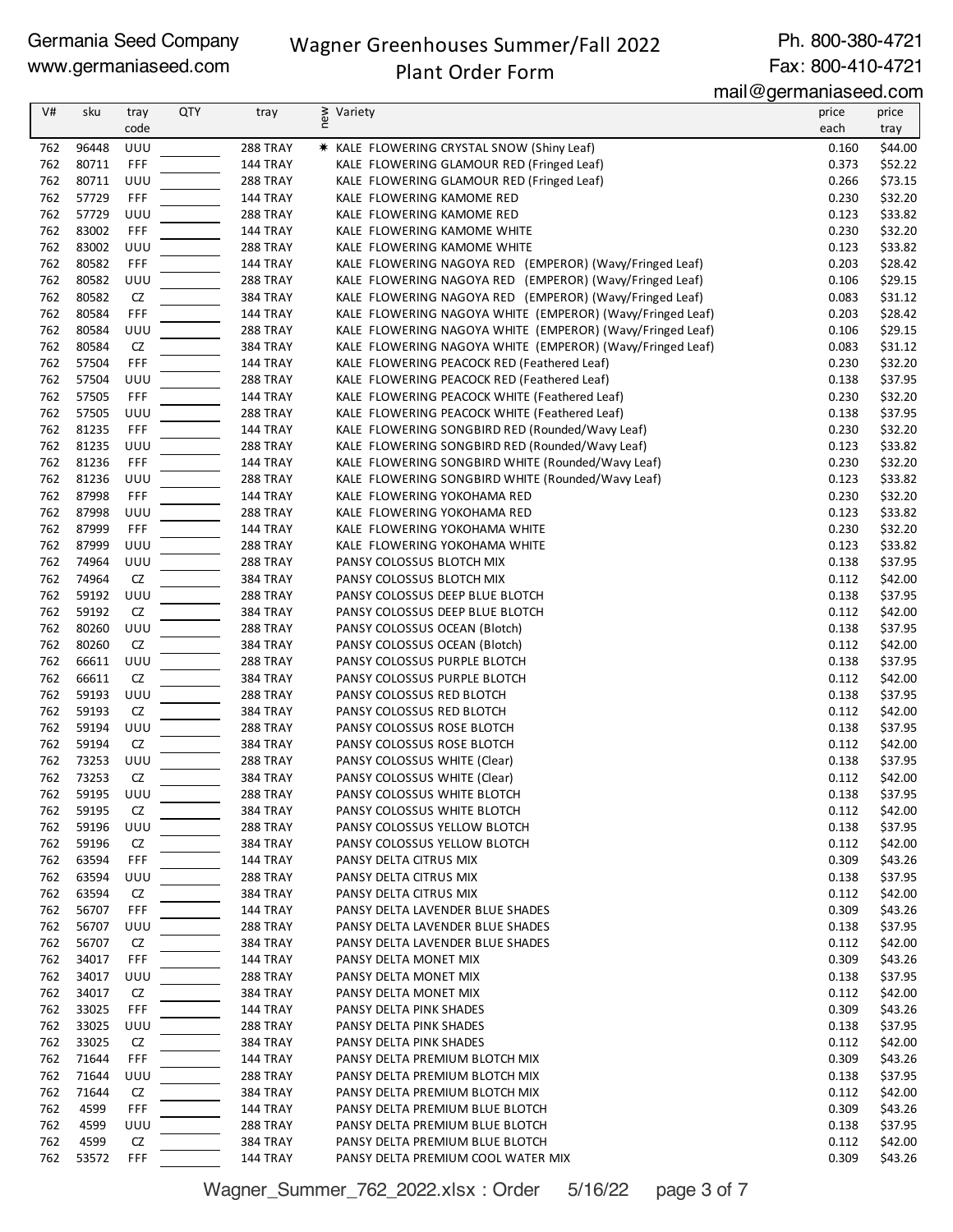## Wagner Greenhouses Summer/Fall 2022

#### Ph. 800-380-4721 Fax: 800-410-4721

## Plant Order Form

mail@germaniaseed.com

| V#         | sku            | tray             | <b>QTY</b> | tray                               | new<br>Variety                                                                 | price<br>each  | price              |
|------------|----------------|------------------|------------|------------------------------------|--------------------------------------------------------------------------------|----------------|--------------------|
|            | 53572          | code             |            | 288 TRAY                           |                                                                                |                | tray<br>\$37.95    |
| 762<br>762 | 53572          | UUU<br>CZ        |            | 384 TRAY                           | PANSY DELTA PREMIUM COOL WATER MIX<br>PANSY DELTA PREMIUM COOL WATER MIX       | 0.138<br>0.112 | \$42.00            |
| 762        | 75641          | FFF              |            | 144 TRAY                           | PANSY DELTA PREMIUM MIX (Clear and Blotch)                                     | 0.309          | \$43.26            |
| 762        | 75641          | UUU              |            | <b>288 TRAY</b>                    | PANSY DELTA PREMIUM MIX (Clear and Blotch)                                     | 0.138          | \$37.95            |
| 762        | 75641          | <b>CZ</b>        |            | 384 TRAY                           | PANSY DELTA PREMIUM MIX (Clear and Blotch)                                     | 0.112          | \$42.00            |
| 762        | 70281          | FFF              |            | 144 TRAY                           | PANSY DELTA PREMIUM NEON VIOLET (W/FACE)                                       | 0.309          | \$43.26            |
| 762        | 70281          | UUU              |            | <b>288 TRAY</b>                    | PANSY DELTA PREMIUM NEON VIOLET (W/FACE)                                       | 0.138          | \$37.95            |
| 762        | 70281          | CZ               |            | 384 TRAY                           | PANSY DELTA PREMIUM NEON VIOLET (W/FACE)                                       | 0.112          | \$42.00            |
| 762        | 63505          | FFF              |            | 144 TRAY                           | PANSY DELTA PREMIUM PURE LEMON                                                 | 0.309          | \$43.26            |
| 762        | 63505          | UUU              |            | <b>288 TRAY</b>                    | PANSY DELTA PREMIUM PURE LEMON                                                 | 0.138          | \$37.95            |
| 762        | 63505          | CZ               |            | 384 TRAY                           | PANSY DELTA PREMIUM PURE LEMON                                                 | 0.112          | \$42.00            |
| 762        | 73249          | FFF              |            | 144 TRAY                           | PANSY DELTA PREMIUM PURE LIGHT BLUE                                            | 0.309          | \$43.26            |
| 762<br>762 | 73249<br>73249 | UUU<br><b>CZ</b> |            | <b>288 TRAY</b>                    | PANSY DELTA PREMIUM PURE LIGHT BLUE                                            | 0.138<br>0.112 | \$37.95            |
| 762        | 33026          | FFF              |            | 384 TRAY<br>144 TRAY               | PANSY DELTA PREMIUM PURE LIGHT BLUE<br>PANSY DELTA PREMIUM PURE ORANGE         | 0.309          | \$42.00<br>\$43.26 |
| 762        | 33026          | UUU              |            | <b>288 TRAY</b>                    | PANSY DELTA PREMIUM PURE ORANGE                                                | 0.138          | \$37.95            |
| 762        | 33026          | CZ               |            | 384 TRAY                           | PANSY DELTA PREMIUM PURE ORANGE                                                | 0.112          | \$42.00            |
| 762        | 64051          | FFF              |            | 144 TRAY                           | PANSY DELTA PREMIUM PURE VIOLET                                                | 0.309          | \$43.26            |
| 762        | 64051          | UUU              |            | 288 TRAY                           | PANSY DELTA PREMIUM PURE VIOLET                                                | 0.138          | \$37.95            |
| 762        | 64051          | ${\sf CZ}$       |            | 384 TRAY                           | PANSY DELTA PREMIUM PURE VIOLET                                                | 0.112          | \$42.00            |
| 762        | 64052          | FFF              |            | 144 TRAY                           | PANSY DELTA PREMIUM PURE WHITE                                                 | 0.309          | \$43.26            |
| 762        | 64052          | UUU              |            | <b>288 TRAY</b>                    | PANSY DELTA PREMIUM PURE WHITE                                                 | 0.138          | \$37.95            |
| 762        | 64052          | <b>CZ</b>        |            | <b>384 TRAY</b>                    | PANSY DELTA PREMIUM PURE WHITE                                                 | 0.112          | \$42.00            |
| 762        | 33032          | FFF              |            | 144 TRAY                           | PANSY DELTA PREMIUM PURE YELLOW                                                | 0.309          | \$43.26            |
| 762        | 33032          | UUU              |            | <b>288 TRAY</b>                    | PANSY DELTA PREMIUM PURE YELLOW                                                | 0.138          | \$37.95            |
| 762        | 33032          | CZ               |            | 384 TRAY                           | PANSY DELTA PREMIUM PURE YELLOW                                                | 0.112          | \$42.00            |
| 762        | 64054          | FFF              |            | 144 TRAY                           | PANSY DELTA PREMIUM RED BLOTCH                                                 | 0.309          | \$43.26            |
| 762        | 64054          | UUU              |            | 288 TRAY                           | PANSY DELTA PREMIUM RED BLOTCH                                                 | 0.138          | \$37.95            |
| 762        | 64054          | CZ               |            | 384 TRAY                           | PANSY DELTA PREMIUM RED BLOTCH                                                 | 0.112          | \$42.00            |
| 762        | 40822          | FFF              |            | 144 TRAY                           | PANSY DELTA PREMIUM TRICOLOR MIX                                               | 0.309          | \$43.26            |
| 762        | 40822          | UUU              |            | <b>288 TRAY</b>                    | PANSY DELTA PREMIUM TRICOLOR MIX                                               | 0.138          | \$37.95            |
| 762        | 40822          | <b>CZ</b>        |            | <b>384 TRAY</b>                    | PANSY DELTA PREMIUM TRICOLOR MIX                                               | 0.112          | \$42.00            |
| 762        | 73299          | FFF              |            | 144 TRAY                           | PANSY DELTA PREMIUM TRUE BLUE (Clear)                                          | 0.309          | \$43.26            |
| 762        | 73299          | UUU              |            | <b>288 TRAY</b>                    | PANSY DELTA PREMIUM TRUE BLUE (Clear)                                          | 0.138          | \$37.95            |
| 762<br>762 | 73299<br>70283 | CZ<br>FFF        |            | 384 TRAY<br>144 TRAY               | PANSY DELTA PREMIUM TRUE BLUE (Clear)<br>PANSY DELTA PREMIUM WHITE BLOTCH      | 0.112<br>0.309 | \$42.00<br>\$43.26 |
| 762        | 70283          | UUU              |            | 288 TRAY                           | PANSY DELTA PREMIUM WHITE BLOTCH                                               | 0.138          | \$37.95            |
| 762        | 70283          | CZ               |            | 384 TRAY                           | PANSY DELTA PREMIUM WHITE BLOTCH                                               | 0.112          | \$42.00            |
| 762        | 64584          | FFF              |            | 144 TRAY                           | PANSY DELTA PREMIUM YELLOW BLOTCH                                              | 0.309          | \$43.26            |
| 762        | 64584          | UUU              |            | 288 TRAY                           | PANSY DELTA PREMIUM YELLOW BLOTCH                                              | 0.138          | \$37.95            |
| 762        | 64584          | CZ               |            | 384 TRAY                           | PANSY DELTA PREMIUM YELLOW BLOTCH                                              | 0.112          | \$42.00            |
| 762        | 96449          | FFF              |            | <b>144 TRAY</b>                    | * PANSY DELTA PREMIUM YELLOW W/RED WING                                        | 0.309          | \$43.26            |
| 762        | 96449          | UUU              |            | <b>288 TRAY</b>                    | <b>★ PANSY DELTA PREMIUM YELLOW W/RED WING</b>                                 | 0.138          | \$37.95            |
| 762        | 96449          | CZ               |            | 384 TRAY                           | <b>★ PANSY DELTA PREMIUM YELLOW W/RED WING</b>                                 | 0.112          | \$42.00            |
| 762        | 33038          | FFF              |            | <b>144 TRAY</b>                    | PANSY DELTA PURE COLORS MIX                                                    | 0.309          | \$43.26            |
| 762        | 33038          | UUU              |            | 288 TRAY                           | PANSY DELTA PURE COLORS MIX                                                    | 0.138          | \$37.95            |
| 762        | 33038          | CZ               |            | 384 TRAY                           | PANSY DELTA PURE COLORS MIX                                                    | 0.112          | \$42.00            |
| 762        | 33028          | FFF              |            | 144 TRAY                           | PANSY DELTA PURE RED                                                           | 0.309          | \$43.26            |
| 762        | 33028          | UUU              |            | 288 TRAY                           | PANSY DELTA PURE RED                                                           | 0.138          | \$37.95            |
| 762        | 33028          | CZ               |            | 384 TRAY                           | PANSY DELTA PURE RED                                                           | 0.112          | \$42.00            |
| 762        | 33029          | FFF              |            | 144 TRAY                           | PANSY DELTA PURE ROSE                                                          | 0.309          | \$43.26            |
| 762        | 33029          | UUU              |            | <b>288 TRAY</b>                    | PANSY DELTA PURE ROSE                                                          | 0.138          | \$37.95            |
| 762        | 33029          | CZ               |            | 384 TRAY                           | PANSY DELTA PURE ROSE                                                          | 0.112          | \$42.00            |
| 762        | 70614          | FFF              |            | 144 TRAY                           | PANSY DELTA WATERCOLORS MIX (Pastels)                                          | 0.309          | \$43.26            |
| 762        | 70614<br>70614 | UUU              |            | 288 TRAY                           | PANSY DELTA WATERCOLORS MIX (Pastels)<br>PANSY DELTA WATERCOLORS MIX (Pastels) | 0.138<br>0.112 | \$37.95            |
| 762        |                | CZ               |            | 384 TRAY                           |                                                                                |                | \$42.00            |
| 762<br>762 | 71647<br>71647 | FFF<br>UUU       |            | <b>144 TRAY</b><br><b>288 TRAY</b> | PANSY DELTA WINE AND CHEESE MIX<br>PANSY DELTA WINE AND CHEESE MIX             | 0.309<br>0.138 | \$43.26<br>\$37.95 |
| 762        | 71647          | CZ               |            | 384 TRAY                           | PANSY DELTA WINE AND CHEESE MIX                                                | 0.112          | \$42.00            |
| 762        | 91198          | UUU              |            | <b>288 TRAY</b>                    | PANSY INSPIRE PLUS ORANGE BLOTCH                                               | 0.138          | \$37.95            |
| 762        | 91198          | CZ               |            | <b>384 TRAY</b>                    | PANSY INSPIRE PLUS ORANGE BLOTCH                                               | 0.112          | \$42.00            |
| 762        | 86831          | UUU              |            | 288 TRAY                           | PANSY MAJESTIC GIANT II BLOTCH MIX                                             | 0.138          | \$37.95            |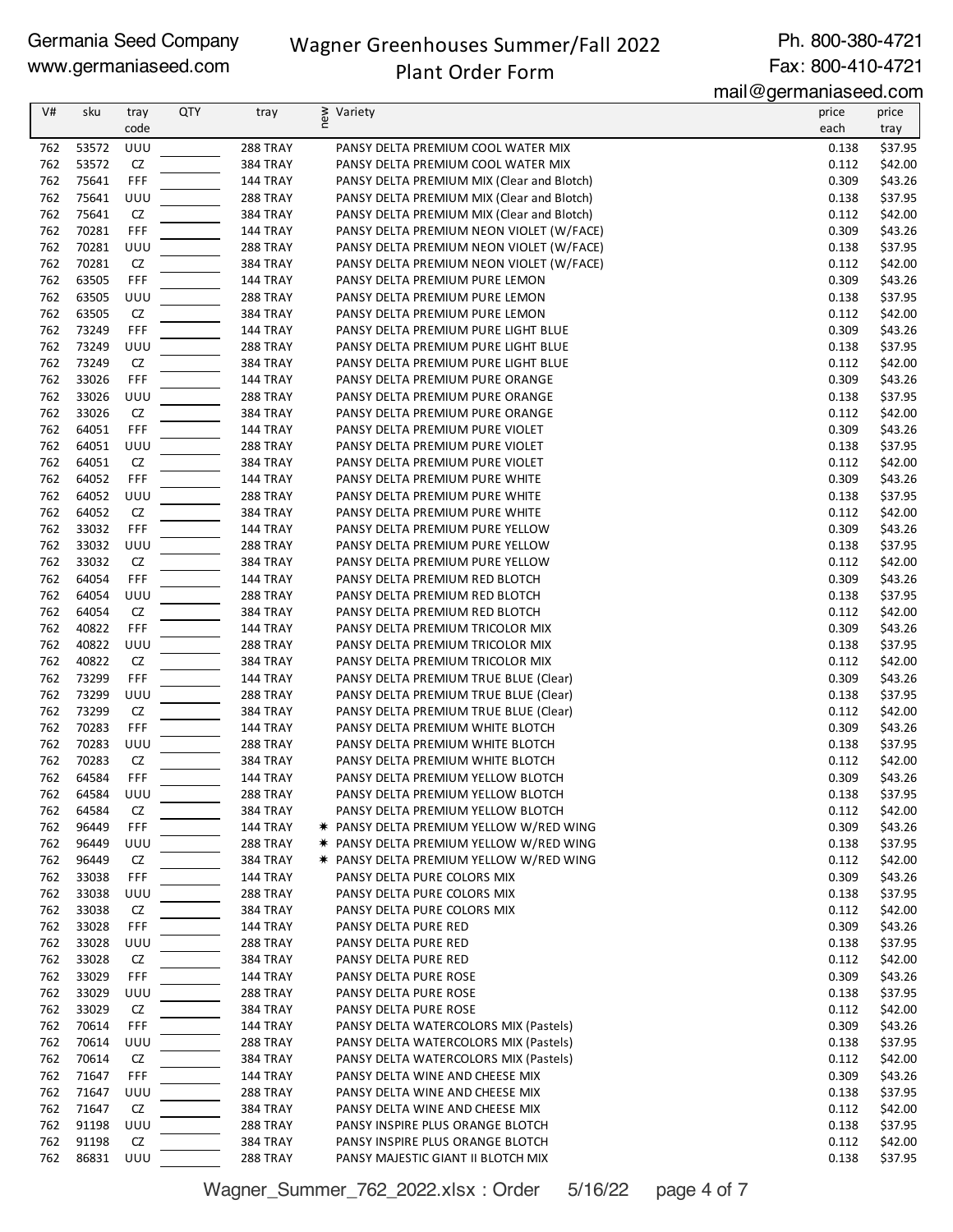## Wagner Greenhouses Summer/Fall 2022

Ph. 800-380-4721 Fax: 800-410-4721

## Plant Order Form

mail@germaniaseed.com

| V#  | sku   | tray | <b>QTY</b> | tray            | new<br>Variety                                   | price | price   |
|-----|-------|------|------------|-----------------|--------------------------------------------------|-------|---------|
|     |       | code |            |                 |                                                  | each  | tray    |
| 762 | 86831 | CZ   |            | 384 TRAY        | PANSY MAJESTIC GIANT II BLOTCH MIX               | 0.112 | \$42.00 |
| 762 | 66249 | UUU  |            | 288 TRAY        | PANSY MATRIX BEACONSFIELD                        | 0.138 | \$37.95 |
| 762 | 66249 | CZ   |            | 384 TRAY        | PANSY MATRIX BEACONSFIELD                        | 0.112 | \$42.00 |
| 762 | 70211 | UUU  |            | <b>288 TRAY</b> | PANSY MATRIX BLOTCH MIX                          | 0.138 | \$37.95 |
| 762 | 70211 | CZ   |            | 384 TRAY        | PANSY MATRIX BLOTCH MIX                          | 0.112 | \$42.00 |
| 762 | 70212 | UUU  |            | <b>288 TRAY</b> | PANSY MATRIX BLUE BLOTCH                         | 0.138 | \$37.95 |
| 762 |       | CZ   |            |                 |                                                  |       |         |
|     | 70212 |      |            | 384 TRAY        | PANSY MATRIX BLUE BLOTCH                         | 0.112 | \$42.00 |
| 762 | 70214 | UUU  |            | 288 TRAY        | PANSY MATRIX CITRUS MIX                          | 0.138 | \$37.95 |
| 762 | 70214 | CZ   |            | 384 TRAY        | PANSY MATRIX CITRUS MIX                          | 0.112 | \$42.00 |
| 762 | 76585 | UUU  |            | 288 TRAY        | PANSY MATRIX CLEAR MIX                           | 0.138 | \$37.95 |
| 762 | 76585 | CZ   |            | 384 TRAY        | PANSY MATRIX CLEAR MIX                           | 0.112 | \$42.00 |
| 762 | 71652 | UUU  |            | <b>288 TRAY</b> | PANSY MATRIX COASTAL SUNRISE MIX                 | 0.138 | \$37.95 |
| 762 | 71652 | CZ   |            | 384 TRAY        | PANSY MATRIX COASTAL SUNRISE MIX                 | 0.112 | \$42.00 |
| 762 | 71653 | UUU  |            | <b>288 TRAY</b> | PANSY MATRIX DEEP BLUE BLOTCH                    | 0.138 | \$37.95 |
| 762 | 71653 | CZ   |            | 384 TRAY        | PANSY MATRIX DEEP BLUE BLOTCH                    | 0.112 | \$42.00 |
| 762 | 68209 | UUU  |            | <b>288 TRAY</b> | PANSY MATRIX DENIM (Blotch)                      | 0.138 | \$37.95 |
| 762 | 68209 | CZ   |            | 384 TRAY        | PANSY MATRIX DENIM (Blotch)                      | 0.112 | \$42.00 |
| 762 | 80575 | UUU  |            | 288 TRAY        | PANSY MATRIX JEWELS MIX                          | 0.138 | \$37.95 |
| 762 | 80575 | CZ   |            | 384 TRAY        | PANSY MATRIX JEWELS MIX                          | 0.112 | \$42.00 |
| 762 | 76586 | UUU  |            | 288 TRAY        | PANSY MATRIX LIGHT BLUE (Clear)                  | 0.138 | \$37.95 |
| 762 | 76586 | CZ   |            | 384 TRAY        | PANSY MATRIX LIGHT BLUE (Clear)                  | 0.112 |         |
|     |       |      |            |                 |                                                  |       | \$42.00 |
| 762 | 73262 | UUU  |            | 288 TRAY        | PANSY MATRIX MORPHEUS (Clear)                    | 0.138 | \$37.95 |
| 762 | 73262 | CZ   |            | 384 TRAY        | PANSY MATRIX MORPHEUS (Clear)                    | 0.112 | \$42.00 |
| 762 | 70216 | UUU  |            | <b>288 TRAY</b> | PANSY MATRIX OCEAN (Blue Blotch)                 | 0.138 | \$37.95 |
| 762 | 70216 | CZ   |            | 384 TRAY        | PANSY MATRIX OCEAN (Blue Blotch)                 | 0.112 | \$42.00 |
| 762 | 70218 | UUU  |            | <b>288 TRAY</b> | PANSY MATRIX ORANGE (Clear)                      | 0.138 | \$37.95 |
| 762 | 70218 | CZ   |            | 384 TRAY        | PANSY MATRIX ORANGE (Clear)                      | 0.112 | \$42.00 |
| 762 | 70220 | UUU  |            | <b>288 TRAY</b> | PANSY MATRIX PURPLE (Clear)                      | 0.138 | \$37.95 |
| 762 | 70220 | CZ   |            | 384 TRAY        | PANSY MATRIX PURPLE (Clear)                      | 0.112 | \$42.00 |
| 762 | 71654 | UUU  |            | 288 TRAY        | PANSY MATRIX RED BLOTCH                          | 0.138 | \$37.95 |
| 762 | 71654 | CZ   |            | 384 TRAY        | PANSY MATRIX RED BLOTCH                          | 0.112 | \$42.00 |
| 762 | 73263 | UUU  |            | 288 TRAY        | PANSY MATRIX RED WING                            | 0.138 | \$37.95 |
| 762 | 73263 | CZ   |            | 384 TRAY        | PANSY MATRIX RED WING                            | 0.112 | \$42.00 |
| 762 | 76588 | UUU  |            | <b>288 TRAY</b> | PANSY MATRIX ROSE (Clear)                        | 0.138 | \$37.95 |
| 762 | 76588 | CZ   |            |                 |                                                  |       | \$42.00 |
|     |       |      |            | 384 TRAY        | PANSY MATRIX ROSE (Clear)                        | 0.112 |         |
| 762 | 71655 | UUU  |            | <b>288 TRAY</b> | PANSY MATRIX ROSE BLOTCH                         | 0.138 | \$37.95 |
| 762 | 71655 | CZ   |            | 384 TRAY        | PANSY MATRIX ROSE BLOTCH                         | 0.112 | \$42.00 |
| 762 | 53865 | UUU  |            | <b>288 TRAY</b> | PANSY MATRIX SOLAR FLARE (Blotch)                | 0.138 | \$37.95 |
| 762 | 53865 | CZ   |            | 384 TRAY        | PANSY MATRIX SOLAR FLARE (Blotch)                | 0.112 | \$42.00 |
| 762 | 70222 | UUU  |            | 288 TRAY        | PANSY MATRIX SUNRISE (Pink/Yellow Shades Blotch) | 0.138 | \$37.95 |
| 762 | 70222 | CZ   |            | 384 TRAY        | PANSY MATRIX SUNRISE (Pink/Yellow Shades Blotch) | 0.112 | \$42.00 |
| 762 | 80265 | UUU  |            | <b>288 TRAY</b> | PANSY MATRIX TRUE BLUE (Clear)                   | 0.138 | \$37.95 |
| 762 | 80265 | CZ   |            | 384 TRAY        | PANSY MATRIX TRUE BLUE (Clear)                   | 0.112 | \$42.00 |
| 762 | 70223 | UUU  |            | 288 TRAY        | PANSY MATRIX WHITE (Clear)                       | 0.138 | \$37.95 |
| 762 | 70223 | CZ   |            | 384 TRAY        | PANSY MATRIX WHITE (Clear)                       | 0.112 | \$42.00 |
| 762 | 70224 | UUU  |            | 288 TRAY        | PANSY MATRIX WHITE BLOTCH                        | 0.138 | \$37.95 |
| 762 | 70224 | CZ   |            | 384 TRAY        | PANSY MATRIX WHITE BLOTCH                        | 0.112 | \$42.00 |
| 762 | 70225 | UUU  |            | <b>288 TRAY</b> | PANSY MATRIX YELLOW (Clear)                      | 0.138 | \$37.95 |
| 762 | 70225 | CZ   |            | 384 TRAY        | PANSY MATRIX YELLOW (Clear)                      | 0.112 | \$42.00 |
| 762 | 70226 | UUU  |            | <b>288 TRAY</b> | PANSY MATRIX YELLOW BLOTCH                       | 0.138 | \$37.95 |
| 762 | 70226 | CZ   |            | 384 TRAY        | PANSY MATRIX YELLOW BLOTCH                       | 0.112 | \$42.00 |
| 762 | 40823 | UUU  |            |                 |                                                  | 0.138 | \$37.95 |
|     |       | CZ   |            | 288 TRAY        | PANSY MATRIX YELLOW PURPLE WING                  | 0.112 |         |
| 762 | 40823 |      |            | 384 TRAY        | PANSY MATRIX YELLOW PURPLE WING                  |       | \$42.00 |
| 762 | 67591 | UUU  |            | <b>288 TRAY</b> | PANSY PANOLA XP BLOTCH MIX                       | 0.160 | \$44.00 |
| 762 | 67591 | CZ   |            | 384 TRAY        | PANSY PANOLA XP BLOTCH MIX                       | 0.133 | \$49.87 |
| 762 | 67592 | UUU  |            | 288 TRAY        | PANSY PANOLA XP CLEAR MIX                        | 0.160 | \$44.00 |
| 762 | 67592 | CZ   |            | 384 TRAY        | PANSY PANOLA XP CLEAR MIX                        | 0.133 | \$49.87 |
| 762 | 82786 | UUU  |            | 288 TRAY        | PETUNIA PRETTY FLORA MIDNIGHT                    | 0.106 | \$29.15 |
| 762 | 82787 | UUU  |            | 288 TRAY        | PETUNIA PRETTY FLORA MIX                         | 0.106 | \$29.15 |
| 762 | 82790 | UUU  |            | 288 TRAY        | PETUNIA PRETTY FLORA RED                         | 0.106 | \$29.15 |
| 762 | 68224 | UUU  |            | <b>288 TRAY</b> | PETUNIA PRETTY FLORA ROSE                        | 0.106 | \$29.15 |
| 762 | 82791 | UUU  |            | <b>288 TRAY</b> | PETUNIA PRETTY FLORA WHITE                       | 0.106 | \$29.15 |

Wagner\_Summer\_762\_2022.xlsx : Order 5/16/22 page 5 of 7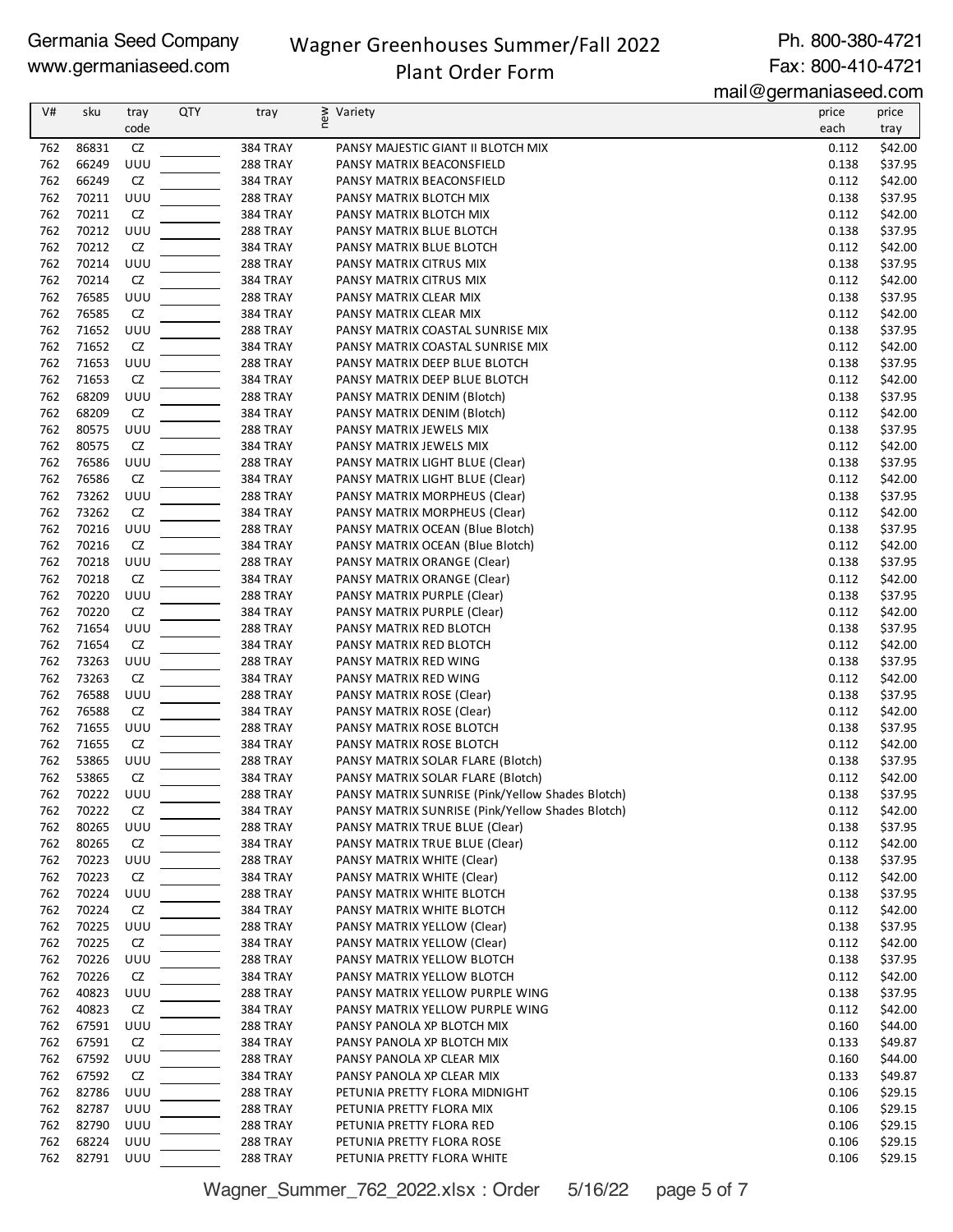### Wagner Greenhouses Summer/Fall 2022

Ph. 800-380-4721 Fax: 800-410-4721

## Plant Order Form

mail@germaniaseed.com

|     |       |      |            |                 |                               |                                          | $111$ un $\circ$ yo $111$ unan muovou.vo $11$ |         |
|-----|-------|------|------------|-----------------|-------------------------------|------------------------------------------|-----------------------------------------------|---------|
| V#  | sku   | tray | <b>QTY</b> | tray            | ≥ Variety<br>E                |                                          | price                                         | price   |
|     |       | code |            |                 |                               |                                          | each                                          | tray    |
| 762 | 88517 | UUU  |            | <b>288 TRAY</b> |                               | SNAPDRAGON DWARF CANDY TOPS MIX          | 0.138                                         | \$37.95 |
| 762 | 88517 | CZ   |            | <b>384 TRAY</b> |                               | SNAPDRAGON DWARF CANDY TOPS MIX          | 0.112                                         | \$42.00 |
| 762 | 34089 | UUU  |            | 288 TRAY        |                               | SNAPDRAGON DWARF FLORAL SHOWERS MIX      | 0.123                                         | \$33.82 |
| 762 | 66042 | UUU  |            | 288 TRAY        |                               | SNAPDRAGON DWARF SNAPTASTIC MAGENTA      | 0.138                                         | \$37.95 |
| 762 | 66042 | CZ   |            | 384 TRAY        |                               | SNAPDRAGON DWARF SNAPTASTIC MAGENTA      | 0.099                                         | \$37.12 |
| 762 | 66043 | UUU  |            |                 |                               |                                          |                                               | \$37.95 |
|     |       |      |            | <b>288 TRAY</b> |                               | SNAPDRAGON DWARF SNAPTASTIC MIX          | 0.138                                         |         |
| 762 | 66043 | CZ   |            | 384 TRAY        |                               | SNAPDRAGON DWARF SNAPTASTIC MIX          | 0.099                                         | \$37.12 |
| 762 | 66044 | UUU  |            | <b>288 TRAY</b> |                               | SNAPDRAGON DWARF SNAPTASTIC ORANGE FLAME | 0.138                                         | \$37.95 |
| 762 | 66044 | CZ   |            | 384 TRAY        |                               | SNAPDRAGON DWARF SNAPTASTIC ORANGE FLAME | 0.099                                         | \$37.12 |
| 762 | 66045 | UUU  |            | 288 TRAY        |                               | SNAPDRAGON DWARF SNAPTASTIC PINK         | 0.138                                         | \$37.95 |
| 762 | 66045 | CZ   |            | 384 TRAY        |                               | SNAPDRAGON DWARF SNAPTASTIC PINK         | 0.099                                         | \$37.12 |
| 762 | 66046 | UUU  |            | 288 TRAY        |                               | SNAPDRAGON DWARF SNAPTASTIC RED          | 0.138                                         | \$37.95 |
| 762 | 66046 | CZ   |            | 384 TRAY        |                               | SNAPDRAGON DWARF SNAPTASTIC RED          | 0.099                                         | \$37.12 |
| 762 | 66047 | UUU  |            | <b>288 TRAY</b> |                               | SNAPDRAGON DWARF SNAPTASTIC YELLOW       | 0.138                                         | \$37.95 |
| 762 | 66047 | CZ   |            | 384 TRAY        |                               | SNAPDRAGON DWARF SNAPTASTIC YELLOW       | 0.099                                         | \$37.12 |
| 762 | 89855 | UUU  |            | <b>288 TRAY</b> |                               | SNAPDRAGON DWARF SNAPTINI MIX            | 0.138                                         | \$37.95 |
| 762 | 89855 | CZ   |            | <b>384 TRAY</b> |                               | SNAPDRAGON DWARF SNAPTINI MIX            | 0.099                                         | \$37.12 |
| 762 | 90933 | UUU  |            | <b>288 TRAY</b> |                               | SNAPDRAGON DWARF SNAPTINI RED            | 0.138                                         | \$37.95 |
| 762 |       |      |            |                 |                               |                                          |                                               |         |
|     | 90933 | CZ   |            | 384 TRAY        |                               | SNAPDRAGON DWARF SNAPTINI RED            | 0.099                                         | \$37.12 |
| 762 | 90934 | UUU  |            | <b>288 TRAY</b> |                               | SNAPDRAGON DWARF SNAPTINI ROSE BICOLOR   | 0.138                                         | \$37.95 |
| 762 | 90934 | CZ   |            | 384 TRAY        |                               | SNAPDRAGON DWARF SNAPTINI ROSE BICOLOR   | 0.099                                         | \$37.12 |
| 762 | 90935 | UUU  |            | <b>288 TRAY</b> |                               | SNAPDRAGON DWARF SNAPTINI SCARLET        | 0.138                                         | \$37.95 |
| 762 | 90935 | CZ   |            | 384 TRAY        |                               | SNAPDRAGON DWARF SNAPTINI SCARLET        | 0.099                                         | \$37.12 |
| 762 | 90937 | UUU  |            | <b>288 TRAY</b> |                               | SNAPDRAGON DWARF SNAPTINI SUNGLOW        | 0.138                                         | \$37.95 |
| 762 | 90937 | CZ   |            | 384 TRAY        |                               | SNAPDRAGON DWARF SNAPTINI SUNGLOW        | 0.099                                         | \$37.12 |
| 762 | 90938 | UUU  |            | <b>288 TRAY</b> |                               | SNAPDRAGON DWARF SNAPTINI VIOLET         | 0.138                                         | \$37.95 |
| 762 | 90938 | CZ   |            | 384 TRAY        |                               | SNAPDRAGON DWARF SNAPTINI VIOLET         | 0.099                                         | \$37.12 |
| 762 | 90939 | UUU  |            | <b>288 TRAY</b> |                               | SNAPDRAGON DWARF SNAPTINI WHITE          | 0.138                                         | \$37.95 |
| 762 | 90939 | CZ   |            | 384 TRAY        |                               | SNAPDRAGON DWARF SNAPTINI WHITE          | 0.099                                         | \$37.12 |
| 762 | 90940 | UUU  |            | 288 TRAY        |                               | SNAPDRAGON DWARF SNAPTINI YELLOW         | 0.138                                         | \$37.95 |
| 762 | 90940 | CZ   |            | 384 TRAY        |                               | SNAPDRAGON DWARF SNAPTINI YELLOW         | 0.099                                         | \$37.12 |
|     |       |      |            |                 |                               |                                          |                                               |         |
| 762 | 62195 | UUU  |            | 288 TRAY        |                               | SNAPDRAGON LIBERTY CLASSIC CRIMSON       | 0.123                                         | \$33.82 |
| 762 | 62195 | CZ   |            | 384 TRAY        |                               | SNAPDRAGON LIBERTY CLASSIC CRIMSON       | 0.099                                         | \$37.12 |
| 762 | 62197 | UUU  |            | <b>288 TRAY</b> |                               | SNAPDRAGON LIBERTY CLASSIC MIX           | 0.123                                         | \$33.82 |
| 762 | 62197 | CZ   |            | 384 TRAY        |                               | SNAPDRAGON LIBERTY CLASSIC MIX           | 0.099                                         | \$37.12 |
| 762 | 62198 | UUU  |            | <b>288 TRAY</b> |                               | SNAPDRAGON LIBERTY CLASSIC ROSE PINK     | 0.123                                         | \$33.82 |
| 762 | 62198 | CZ   |            | 384 TRAY        |                               | SNAPDRAGON LIBERTY CLASSIC ROSE PINK     | 0.099                                         | \$37.12 |
| 762 | 62200 | UUU  |            | <b>288 TRAY</b> |                               | SNAPDRAGON LIBERTY CLASSIC WHITE         | 0.123                                         | \$33.82 |
| 762 | 62200 | CZ   |            | 384 TRAY        |                               | SNAPDRAGON LIBERTY CLASSIC WHITE         | 0.099                                         | \$37.12 |
| 762 | 62201 | UUU  |            | 288 TRAY        |                               | SNAPDRAGON LIBERTY CLASSIC YELLOW        | 0.123                                         | \$33.82 |
| 762 | 62201 | CZ   |            | 384 TRAY        |                               | SNAPDRAGON LIBERTY CLASSIC YELLOW        | 0.099                                         | \$37.12 |
| 762 | 40855 | UUU  |            | 288 TRAY        |                               | SNAPDRAGON SONNET CRIMSON                | 0.123                                         | \$33.82 |
| 762 | 40855 | CZ   |            | 384 TRAY        |                               | SNAPDRAGON SONNET CRIMSON                | 0.099                                         | \$37.12 |
| 762 | 3844  | UUU  |            | <b>288 TRAY</b> | SNAPDRAGON SONNET MIX         |                                          | 0.123                                         | \$33.82 |
| 762 | 3844  | CZ   |            | 384 TRAY        | SNAPDRAGON SONNET MIX         |                                          | 0.099                                         | \$37.12 |
| 762 | 40856 | UUU  |            | <b>288 TRAY</b> |                               | SNAPDRAGON SONNET ROSE                   | 0.123                                         | \$33.82 |
|     | 40856 |      |            |                 | <b>SNAPDRAGON SONNET ROSE</b> |                                          |                                               |         |
| 762 |       | CZ   |            | 384 TRAY        |                               |                                          | 0.099                                         | \$37.12 |
| 762 | 40857 | UUU  |            | <b>288 TRAY</b> |                               | SNAPDRAGON SONNET WHITE                  | 0.123                                         | \$33.82 |
| 762 | 40857 | CZ   |            | 384 TRAY        |                               | SNAPDRAGON SONNET WHITE                  | 0.099                                         | \$37.12 |
| 762 | 40858 | UUU  |            | <b>288 TRAY</b> |                               | SNAPDRAGON SONNET YELLOW                 | 0.123                                         | \$33.82 |
| 762 | 40858 | CZ   |            | 384 TRAY        |                               | SNAPDRAGON SONNET YELLOW                 | 0.099                                         | \$37.12 |
| 762 | 4962  | UUU  |            | 288 TRAY        | STOCKS VINTAGE MIX            |                                          | 0.138                                         | \$37.95 |
| 762 | 8075  | UUU  |            | <b>288 TRAY</b> |                               | VEGETABLE SWISS CHARD BRIGHT LIGHTS      | 0.138                                         | \$37.95 |
| 762 | 85960 | UUU  |            | 288 TRAY        | VIOLA COLORMAX MIX            |                                          | 0.138                                         | \$37.95 |
| 762 | 85960 | CZ   |            | 384 TRAY        | VIOLA COLORMAX MIX            |                                          | 0.112                                         | \$42.00 |
| 762 | 71669 | UUU  |            | 288 TRAY        |                               | VIOLA PENNY ALL SEASONS MIX              | 0.138                                         | \$37.95 |
| 762 | 71669 | CZ   |            | 384 TRAY        |                               | VIOLA PENNY ALL SEASONS MIX              | 0.112                                         | \$42.00 |
| 762 | 65670 | UUU  |            | <b>288 TRAY</b> | VIOLA PENNY BEACONSFIELD      |                                          | 0.138                                         | \$37.95 |
| 762 | 65670 | CZ   |            | 384 TRAY        | VIOLA PENNY BEACONSFIELD      |                                          | 0.112                                         | \$42.00 |
| 762 | 6416  | UUU  |            | <b>288 TRAY</b> | VIOLA PENNY BLUE              |                                          | 0.138                                         | \$37.95 |
| 762 | 6416  | CZ   |            | 384 TRAY        | VIOLA PENNY BLUE              |                                          | 0.112                                         | \$42.00 |
| 762 | 58392 | UUU  |            | 288 TRAY        | VIOLA PENNY CITRUS MIX        |                                          | 0.138                                         | \$37.95 |
|     |       |      |            |                 |                               |                                          |                                               |         |

Wagner\_Summer\_762\_2022.xlsx : Order 5/16/22 page 6 of 7